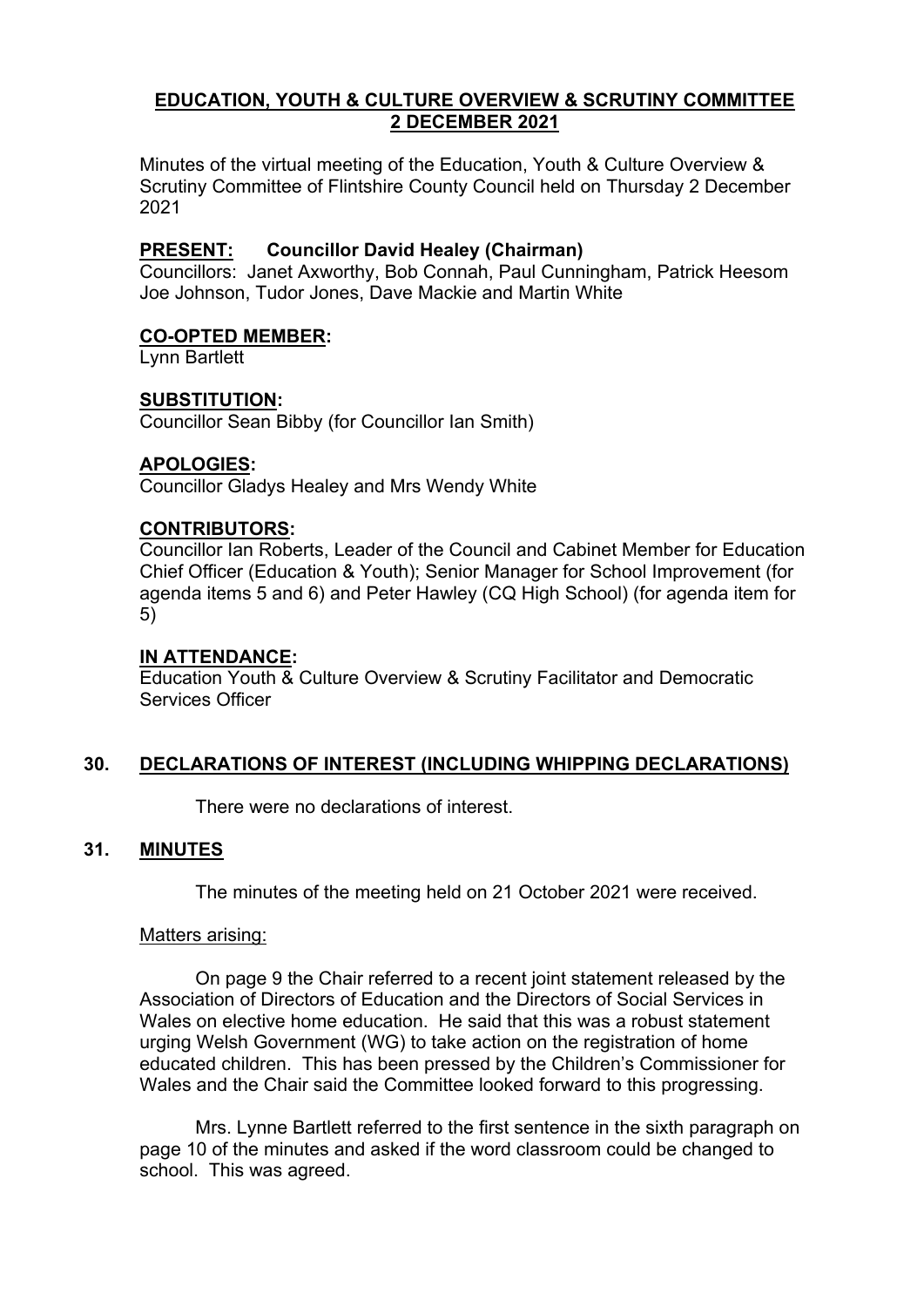Subject to the amendment listed above, the minutes were moved as a correct record by Councillor Janet Axworthy and seconded by Councillor Martin White.

### **RESOLVED:**

That, subject to the amendment listed above, the minutes be approved as a correct record and signed by the Chairman.

#### **32. FORWARD WORK PROGRAMME AND ACTION TRACKING**

The Overview & Scrutiny Facilitator presented the report confirming the amendments made to the Forward Work Programme since the last meeting. As there were a number items listed for the February meeting, the School Modernisation update had been moved to the June meeting. The Facilitator added that further changes to the Forward Work Programme may be required due to the Local Government Elections in May. She would be liaising with the Chair and Chief Officer on this and would report back to the Committee.

Referring to the Action Tracking Report the Facilitator confirmed that the Workshop on the "#Be Kind Pledge and Social Media" was in the process of being organised and once confirmed the date would be circulated to all Members. The Facilitator confirmed that the majority of the actions outlined were completed, with letters being sent to Mr. Jeremy Miles AM, the Minister for Education, on Elective Home Education and the School Enrichment Programmes and a copy of these would be circulated to Members for information.

In relation to the one outstanding action, the Facilitator confirmed that the Senior Manager for School Improvement had provided Councillor Dave Mackie with the requested information, therefore this action was now completed.

The recommendations, as outlined within the report, were moved and seconded by Councillor David Mackie and Councillor Janet Axworthy.

#### **RESOLVED:**

- (a) That the Forward Work Programme be noted;
- (b) That the Facilitator, in consultation with the Chair of the Committee, be authorised to vary the Forward Work Programme between meetings, as the need arises; and
- (c) That the progress made in completing the outstanding actions be noted.

## **33. SUPPORTING SERVICE CHILDREN IN EDUCATION UPDATE**

Prior to the introduction of the report, the Chief Officer (Education & Youth) welcomed Mr. Peter Hawley from Connah's Quay High School to the meeting who had been invited to provide information on his role in supporting Service children at the School.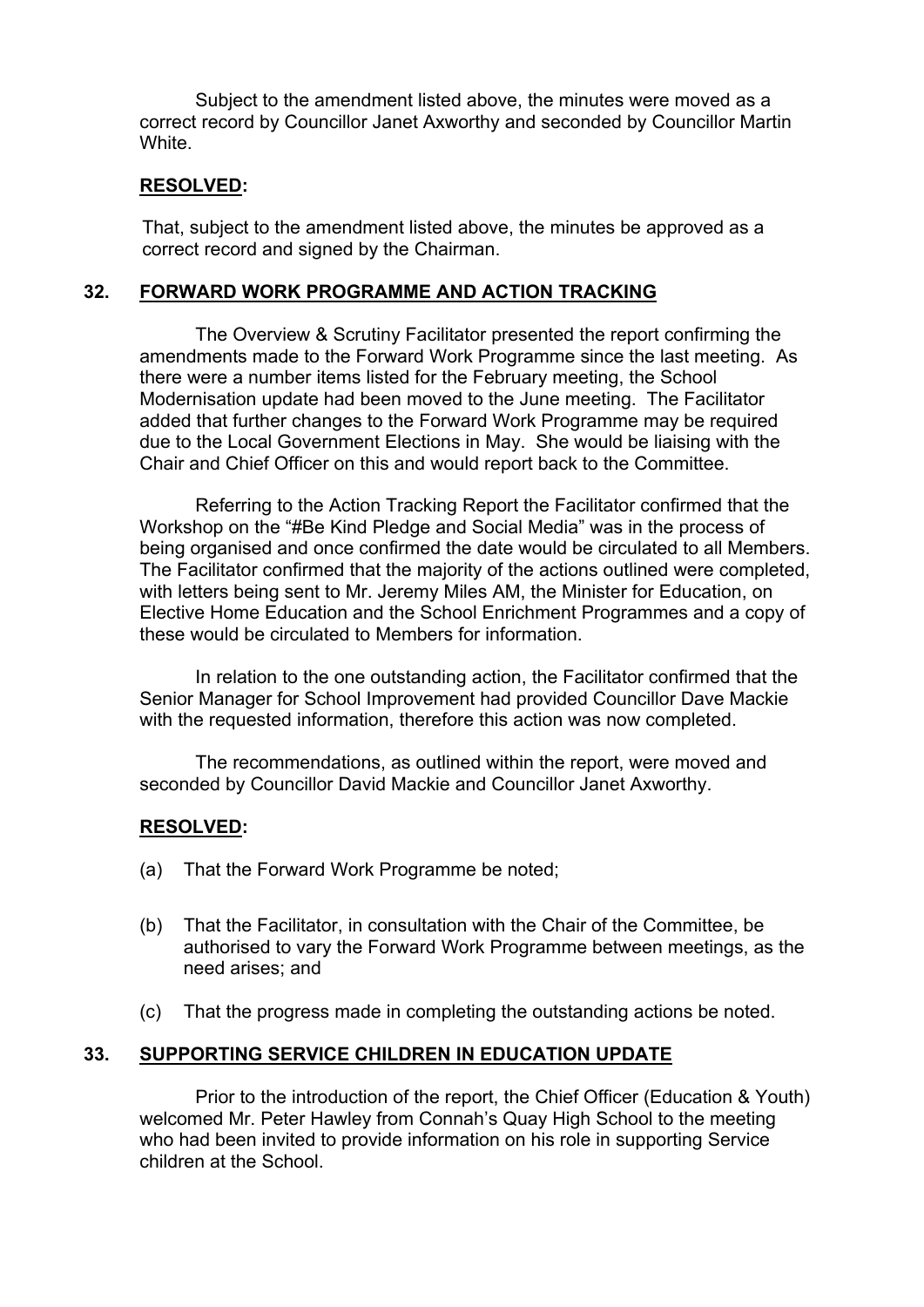The Senior Manager for School Improvement introduced a report to provide the Committee with an overview of how the Education and Youth Portfolio was supporting schools who had pupils who identified as Service children. The report also outlined how funding for Council had been allocated across Flintshire Schools and work carried out alongside Supporting Service Children in Education (SSCE) Cymru to collect data on the number and location of Service children in Wales.

The Senior Manager explained that since the commencement of the programme in 2014 the SSCE Cymru had worked as part of the Welsh Local Government Association (WLGA) to support and provide a resource base for all Local Authorities and independent schools in Wales. Talking to Service children to gain an understanding of their experiences had enabled better support to be provided to help them and the Senior Manager confirmed that that she sat on the Flintshire Armed Forces Forum and outlined areas where Flintshire was represented which enabled the best support and guidance to be provided to schools moving forward.

Councillor Dave Mackie thanked the Senior Manager for the report. He referred to the SSCE Cymru website and asked if Flintshire was involved with the Armed Forces Friendly Schools programme. In response, the Senior Manager explained that there were many organisations and committed professionals trying to move this forward and that being recognised for best practice was something Schools were aiming for. She suggested that a further report to outline the priority actions of Schools following an audit be presented to the Committee in the spring 2022.

Councillor Tudor Jones commented on the way ALN funding was allocated and distributed to individual schools and suggested that funding would be required in the case of an increase in ALN pupil numbers or an individual with greater needs in one school while requirements in another school declined. The Senior Manager agreed to feedback this suggestion to SSCE Cymru following the meeting.

The Chairman invited Mr. Peter Hawley to address the Committee. Mr. Hawley provided an overview of his military service as a Sergeant Major with the Yorkshire Regiment retiring after 25 years in 2012. He had toured all over the world with Iraq and Afghanistan his most recent tours. He explained that during his time in the military he had 60 men under his command and he had worked to ensure that their lives ran as smoothly as possible as many had young families at home whilst they were away in combat. He spoke about the impact on his own family whilst he was in the military and the impact on his children whilst being taught about wars in School. Mr. Hawley also spoke of his time at Connah's Quay High School explaining that he had worked as a technician within the Engineering Department. He explained that during his time supporting Service children, he had spoken often with the children and had encouraged their parents to contact him. He had organised breakfast clubs where soldiers had been invited to speak to the children about their similar experiences. He also commented on his volunteering work within the community for homeless Soldiers and raising money for the charity Minds at War.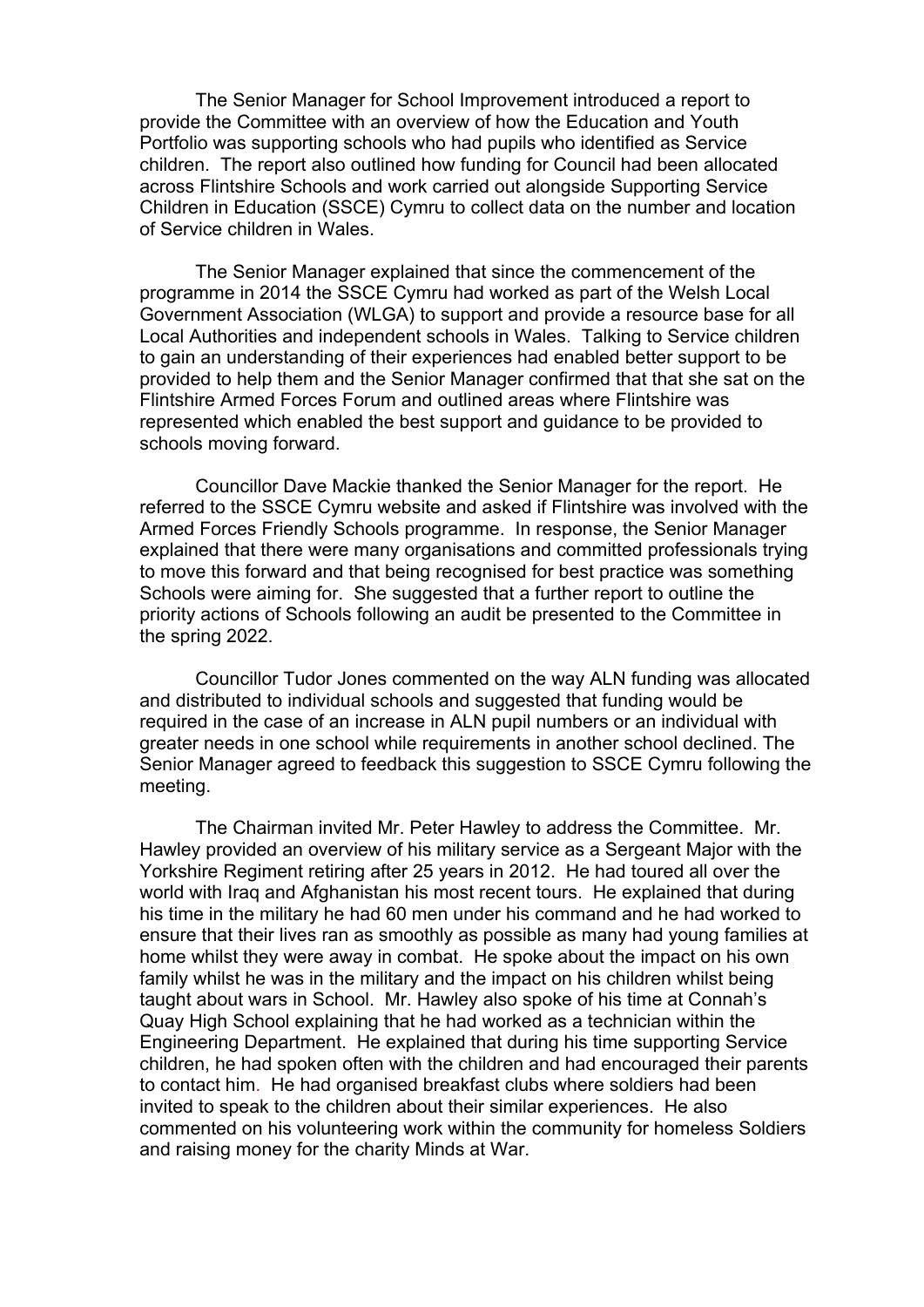The Chief Officer thanked Mr. Hawley for his attendance and presentation and said that you could not fail to be moved by his experiences, especially the impacts his military service had had on his family. She said that this demonstrated why the work in Schools was important to ensure the necessary skills were available to support Service children. She was grateful to Mr. Hawley for the support he was providing to the children at Connah's Quay.

The Leader of the Council said that it was a great pleasure to welcome Mr. Hawley to the meeting and commented that he had met Mr. Hawley during a visit to the School Holiday Enrichment Programme at Connah's Quay High School. He commented on the important work being carried out by Mr. Hawley and thanked him for his courtesy and time during the visit to the School.

A number of Members echoed the comments made by the Chief Officer and Leader of the Council and thanked Mr. Hawley for the support he was providing. The Chairman welcomed the opportunity to consider the topic, which had not been presented to the Committee previously and praised the Education and Youth Portfolio officers for presenting the report and raising the profile of support for Service children.

The Leader of the Council suggested, if permitted, that the Committee visit the School Holiday Enrichment Programme as he had learnt a great deal about the support provided to Service children whilst visiting the Programme. The Facilitator suggested that this be added to the Forward Work Programme with a note to say that, if allowed, next year that some Members of the Committee attend the School Holiday Enrichment Programme.

It was suggested that the Chairman, on behalf of the Committee, write to Mr. Peter Hawley and Connah's Quay High School to thank him for his presentation and for the work being undertaken to support Service children In Education and also that the Chairman of the Council also be asked to write to Mr. Peter Hawley and Connah's Quay High School to thank him for his presentation. This suggestion was supported by the Committee.

The Chairman thanked Mr. Peter Hawley for his attendance.

The recommendation, as outlined within the report, including the additional recommendation to write to Mr. Peter Hawley, were moved and seconded by Councillor Janet Axworthy and Councillor Joe Johnson.

#### **RESOLVED:**

- (a) That the Committee note and commend the progress of the work of the Education and Youth Portfolio in supporting schools to meet the needs of Service children in Education;
- (b) That the Chairman, on behalf of the Committee, write to Mr. Peter Hawley and Connah's Quay High School to thank him for his presentation and for the work being undertaken to support Service children In Education; and
- (c) That the Chairman of the Council be asked to write to Mr. Peter Hawley and Connah's Quay High School to thank him for his presentation and for the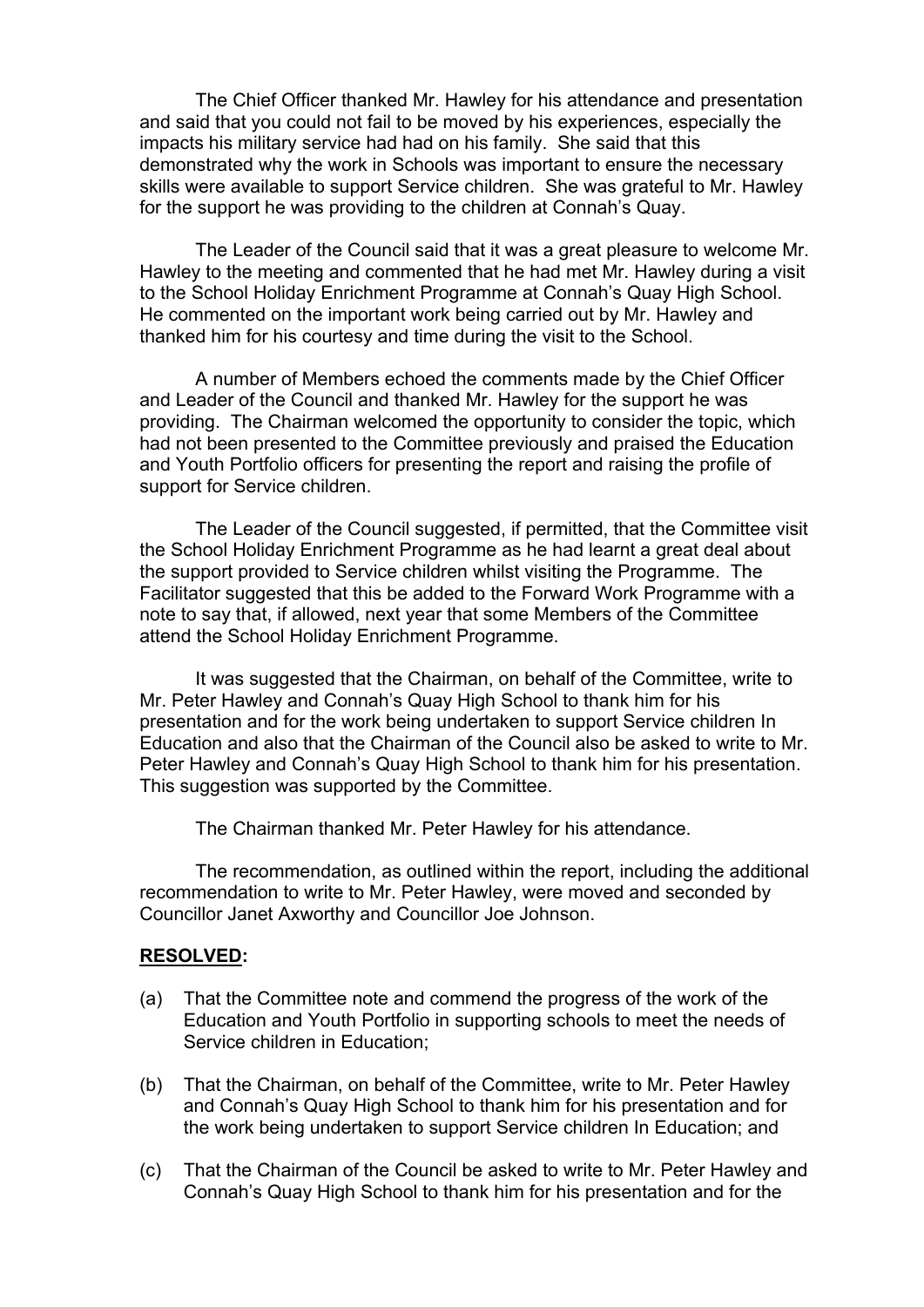work being undertaken to support Service children In Education, on behalf of the Council.

# **34. WELSH IN EDUCATION STRATEGIC 10 YEAR PLAN 2022 - 2032**

Prior to the introduction of the report, Councillor Tudor Jones commented on the Council's commitment to increase the number of 'fluent Welsh speakers' within its schools and extending those Welsh language skills into the wider community. He suggested that the word 'fluent' be removed as he felt that by removing the need for fluent welsh speakers this would ensure greater participation. He felt that the term 'conversational Welsh' would be more appropriate. Councillor Jones provided the accepted definitions for the terms 'fluent' and 'conversational' speakers.

In response, the Senior Manager for School Improvement thanked Councillor Jones for his suggestion and agreed to feedback this suggestion as part of the consultation process. Both the Leader of the Council and Chief Officer (Education & Youth) spoke in support of the suggestion made by Councillor Jones. The Facilitator said that the suggestion made by Councillor Jones would be picked up as an action from the meeting.

 The Senior Manager presented the report which provided the Committee with an overview of the draft plan for the next Welsh in Education Strategic Plan (WESP) which would run from September 2022 until 2032. The first ten year plan would commence on 1 September 2022 and expire on 31 August 2032 and the Plan would have to include a target outlining the expected increase in the number of Year 1 learners taught through the medium of Welsh in the local authority area during the lifespan of the Plan. During the COVID-19 pandemic the Welsh in Education Strategic Plans (Wales) Regulations 2019 were amended, therefore, the current Flintshire WESP cycle was extended by one year and would conclude by September 2022.

The Senior Manager provided information on the well-established and effective Welsh Strategic Forum, which met termly with work programmes developed. The remit of the Forum was outlined within the report.

Councillor Martin White thanked the Senior Manager for the report. He referred to a recent visit to Connah's Quay High School where during a tour of the classroom, all introductions were firstly made in Welsh. He welcomed this and said it had been pleasing to hear an increase in Welsh being spoken across the School.

The Chief Officer thanked the Senior Manager for her hard work as the Strategic lead for the Flintshire Welsh in Education Strategy. She outlined the work of Ms. Sian Hilton, a former Head Teacher in Denbighshire in galvanising the Forum to ensure all the documentation was in place to create a pathway for the plan and said that it would not have been possible to meet the deadline for consultation set by WG without the hard work of Ms. Hilton and the Senior Manager. The Senior Manager thanked the Chief Officer for her comments and said that there had been a team effort within the Forum. She thanked Councillor White for his comments and advised the Committee that this was replicated in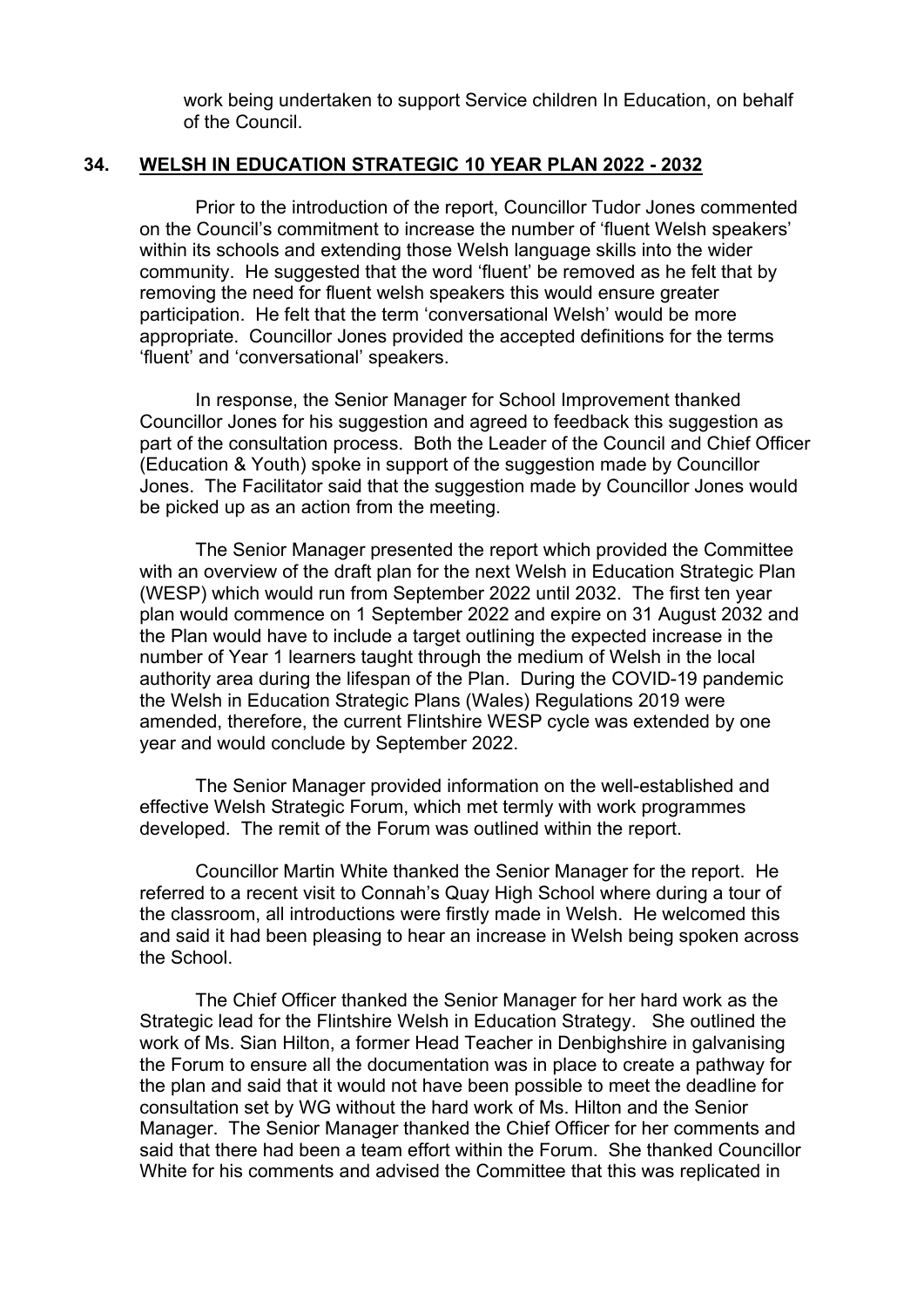Schools across Flintshire, with a dedicated team of Welsh Advisory Teachers supporting Schools.

The Leader of the Council thanked all who had contributed to the WESP and outlined the importance of the Council in increasing the number of Welsh speakers across Flintshire. He explained that his interest in the Welsh language had stemmed from his first visit to the Urdd Eisteddfod as a child and said that all children across Flintshire should be encouraged to attend future Eisteddfodau in the area.

The recommendation, as outlined within the report, was moved and seconded by Councillor Tudor Jones and Councillor Martin White.

#### **RESOLVED:**

That the Education, Youth & Culture Overview & Scrutiny Committee note the draft consultation for the Welsh in Education Strategic Plan 2022-2032.

#### **35. FLINTSHIRE SUMMER OF FUN AND SUMMER PLAYSCHEMES**

The Chief Officer (Education & Youth) presented the report which provided details of how both the Summer Playschemes and Summer of Fun were delivered in Flintshire. This year was the 26<sup>th</sup> year that the Council had delivered the Flintshire Summer Playscheme programme and the Chief Officer thanked Mrs. Janet Roberts (Play Development Officer) and team of play workers who had ensured that the programmes were well supported again in 2021.

The Chief Officer explained that in June 2021 the Welsh Government (WG) launched its 'Summer of Fun' programme which had been jointly developed with the Children's Commissioner for Wales (CCfW) and the Welsh Local Government Association (WLGA). WG had made £5m available across Wales with Flintshire receiving an allocation of £218,000 to deliver a 'Summer of Fun' for children and young people to help to alleviate some of the negative impacts of the necessary restrictions of COVID-19. WG had stipulated who should be targeted by this programme and she provided information on the list of activities provided which included activities for older teenage children. The commitment from the team had been excellent and officers were in the process of providing feedback to WG who would be preparing an evaluation report. Due to the success of the Summer of Fun programme WG had continued to fund this and were now planning the Winter of Well-being Programme to run from November to March with a particular focus on the on the February half term.

The Chief Officer reported that the Play Development Officer was currently collating feedback from parents and children on the Programme and suggested that once feedback had been received, that this be circulated to the Committee.

The Chairman thanked the Chief Officer for the report and commended the work carried out to provide the opportunity to children and welcomed the commitment given to provide a Winter of Well-being Programme. The Leader of the Council echoed the comments made by the Chairman and also thanked the Town and Community Councils for their continued contribution to ensure the Programmes continued to be provided.